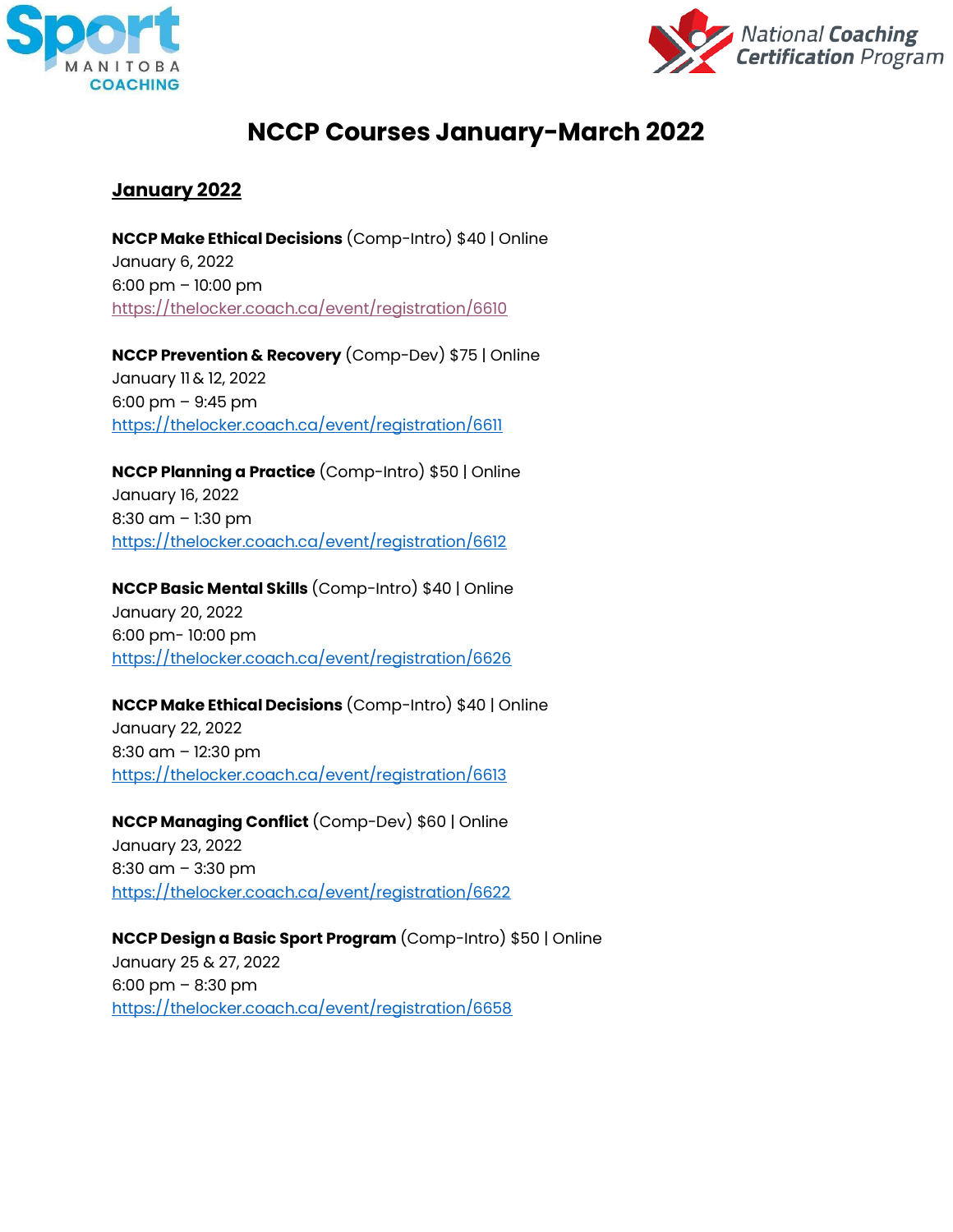### **February 2022**

**NCCP Developing Athletic Abilities** (Comp-Dev) \$75 | Online February 1 & 2, 2022 6:00 pm – 9:45 pm <https://thelocker.coach.ca/event/registration/6607>

**NCCP Teaching & Learning** (Comp-Intro) \$50 | Online February 5, 2022 10:00 am – 3:00 pm <https://thelocker.coach.ca/event/registration/6608>

**NCCP Psychology of Performance** (Comp-Dev) \$75 | Online February 7 & 8, 2022 6:00 pm – 9:45 pm <https://thelocker.coach.ca/event/registration/6627>

## **NCCP Advanced Practice Planning** (Comp-Dev) \$65 | Online February 12, 2022 8:30 am – 1:30 pm

<https://thelocker.coach.ca/event/registration/6588>

**NCCP Coaching & Leading Effectively** (Comp-Dev) \$85 | Online

February 14 & 15, 2022 5:30 pm – 10:00 pm <https://thelocker.coach.ca/event/registration/6632>

**NCCP Make Ethical Decisions** (Comp-Intro) \$40 | Online February 17, 2022 6:00 pm – 10:00 pm

<https://thelocker.coach.ca/event/registration/6628>

**NCCP Fundamental Movement Skills** (Comp-Intro) \$40 | In-Person

February 26, 2022 1:00 pm – 5:00 pm <https://thelocker.coach.ca/event/registration/6631>

**NCCP Manage a Sport Program** (Comp-Dev) \$50 | Online February 27, 2022 9:30 am – 1:30 pm <https://thelocker.coach.ca/event/registration/6609>